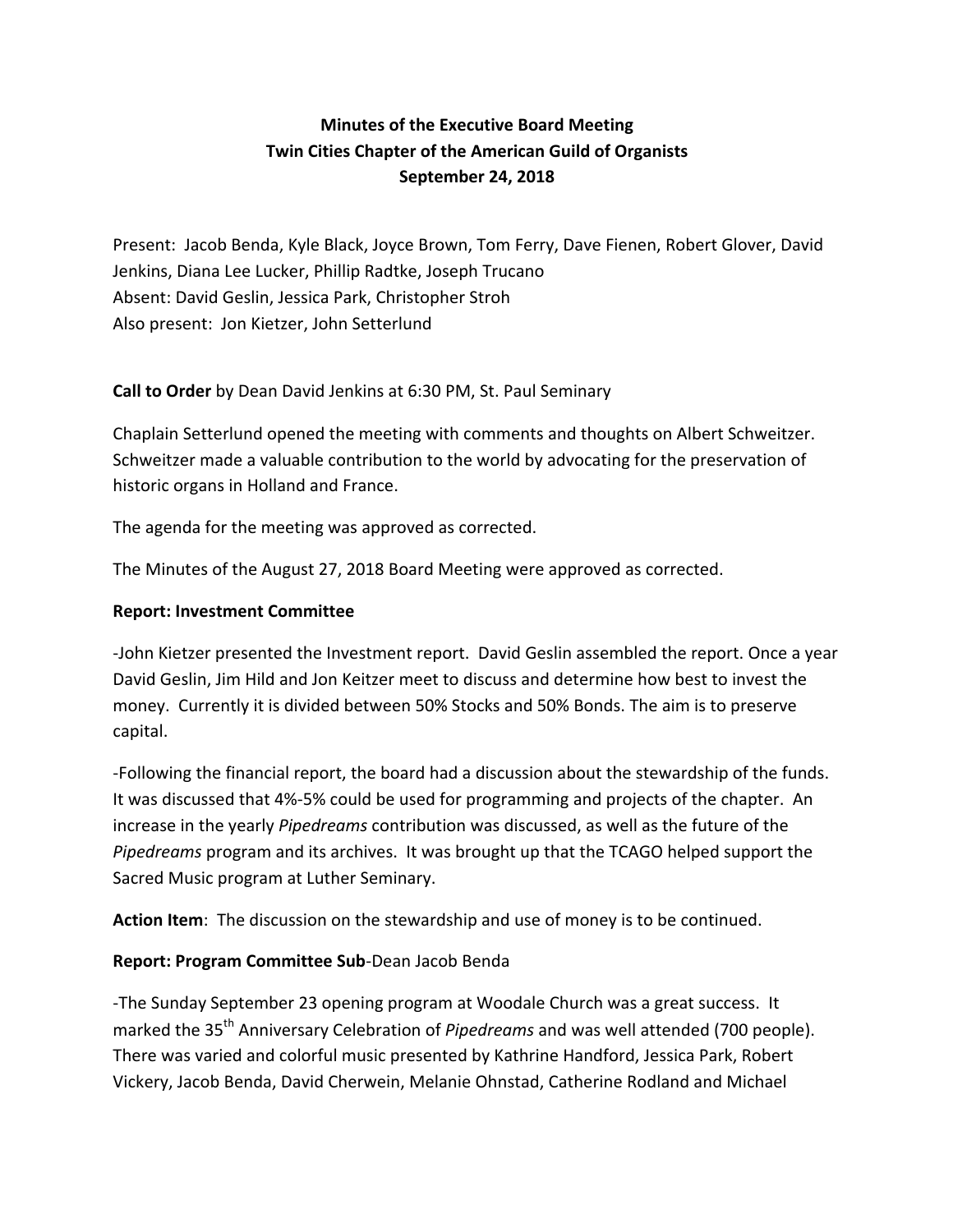Unger. Michael Barone also played. The program was followed by a dinner at the Redstone American Grill.

-The next event will be the Celebration of the restoration of the Northrop Auditorium organ on October 12 and 13. The Minnesota Orchestra and organists Paul Jacobs and Dean Billmeyer will be featured. On Saturday morning there will be an introduction to the organ and performances by local organists. There will be open bench time in the afternoon.

-On November 10 St. Thomas University will host a music concert honoring the 350<sup>th</sup> Anniversary of Francois Couperin's birth. It will feature local organists and Consortium Carissimi. 

-On December 4, Nathan Laube will be giving a concert at Northrop Auditorium.

-On January 26, there will be the organist's workshop at Westminster Presbyterian Church. The program will include a church repertoire reading session, a tour of the sacred art collection, a presentation on the music of Clarence Mader, and a slide show of the *Pipedreams* tour.

-The Bach Bash will be March 16 in the Summit area of St. Paul.

-The annual members' recital will be May 3, 2019 at Maternity of Mary church in St. Paul.

-It was mentioned that we need to be more active in advertising these public events.

**Report:** Secretary Joyce Brown

-A reminder was mentioned that the Dean, with the Board's approval, will appoint the Chair of the Nominating Committee and the committee members by November.

**Report: Dean David Jenkins** 

-The POE follow up report included the budget showing a profit of \$135. Everyone who wanted a scholarship received one. The tuition covered one half of the cost. The program hosted 20 students for five days.

-A new Registrar has been appointed by Dean Jenkins. Jayson Engquist will start working with Jane Nienaber this fall.

**Motion**: Tom Ferry made the motion to accept Jayson Engquist as our new registrar.

**Second:** Dave Fienen

#### **Motion carried**.

-Kate Moss has volunteered to be the registrar for the upcoming Regional Convention.